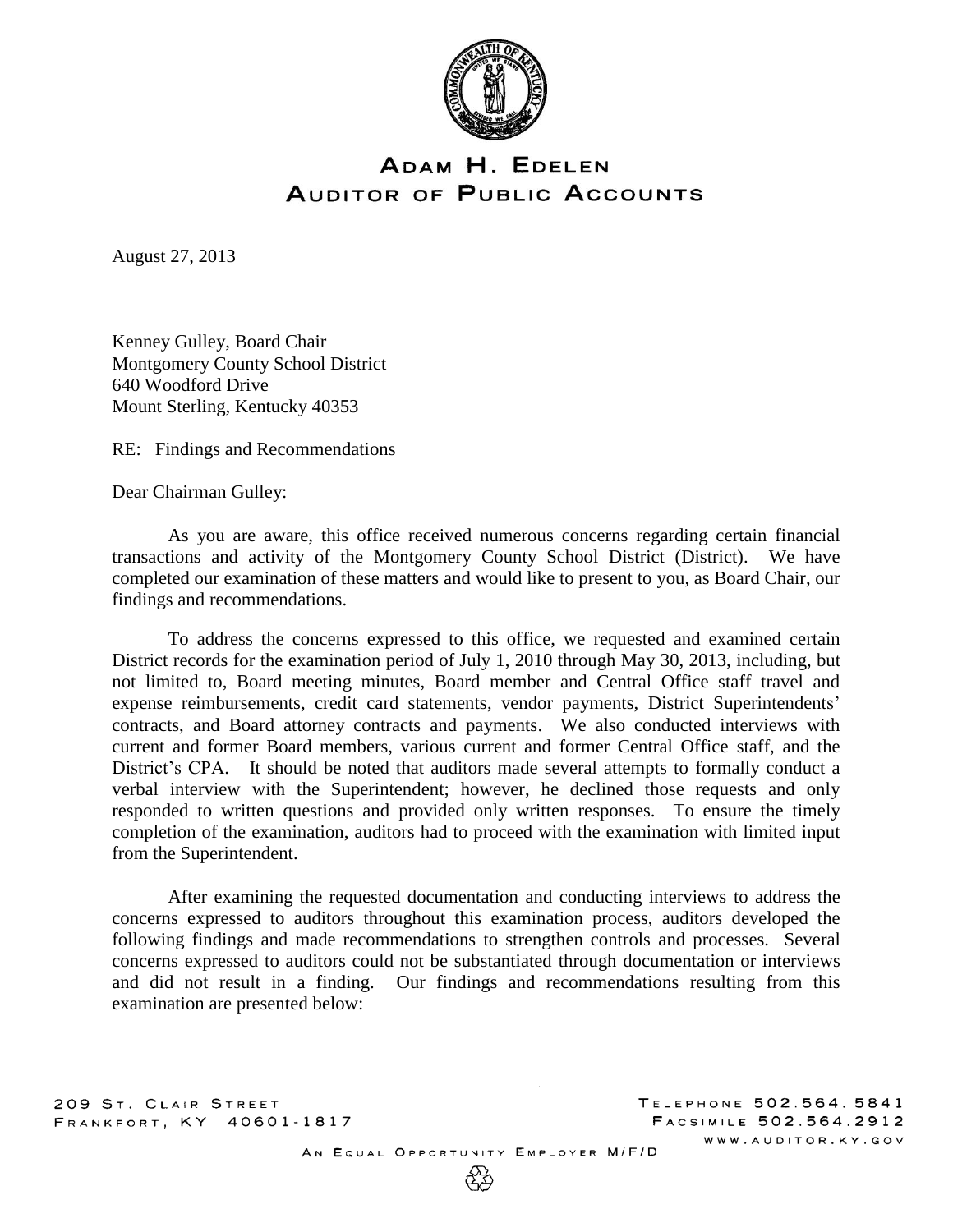# **Finding 1: Superintendent expense reimbursements were not reviewed and approved by the Board though required by contract.**

Through interviews and the examination of travel and expense reimbursements made to District Board members and Central Office staff for the examination period of July 1, 2010 through May 30, 2013, auditors found reimbursement requests submitted by the current and former District superintendents were not reviewed by the Board. Instead, expense reimbursement requests submitted by each superintendent during the examination period were submitted to Central Office personnel for processing, with only the total of the requested reimbursement listed as a line item on the monthly accounts payable report provided to Board members for approval during regularly scheduled Board meetings. During interviews, current and former Board members stated that they had not asked to review the detailed reimbursement requests submitted by the Superintendent.

The current Superintendent's contract indicates that expenses will be reimbursed to the Superintendent upon submitting an itemized statement to the Board. Specifically, the Superintendent's contract in 3.f. *Expenses* states, "[t]he Superintendent shall also be reimbursed for actual personal expenses incidental to the travel when an itemized statement of travel and expense is submitted to an (sic) approved by the Board." In 3.g. *Professional Meetings* the contract also states, "[t]he Board shall reimburse the Superintendent for actual expenses incurred in carrying out the Superintendent's professional activities when an authorized statement is submitted to an (sic) approved by the Board." While Board members were unable to clarify the meaning of "an authorized statement" the description provided by the Superintendent for this term was a travel expense form submitted for reimbursement of travel expenses.

Auditors found no significant issues pertaining to the reimbursement requests submitted by each superintendent. However, the review of the Superintendent's requests for reimbursements should follow the process required in the Superintendent's contract. The District's current process not only violates the current contract requirements but also creates a conflict for the District staff who report directly to the Superintendent and are solely responsible for any detailed review of the Superintendent's reimbursements.

#### **Recommendations**

We recommend the Board, Board Chair, or a designated Board committee, consistently review and approve the travel and expense reimbursement requests of the Superintendent, as required by the Superintendent's contract, when the authorized statement is submitted to the Board. This should not be the responsibility of the staff reporting directly to the Superintendent but should be performed by the Board who is responsible for hiring and overseeing the performance and activities of the Superintendent. The Board should review the detail, including invoices and other supporting documentation, of reimbursement requests to ensure that the request is appropriate and adequately supported.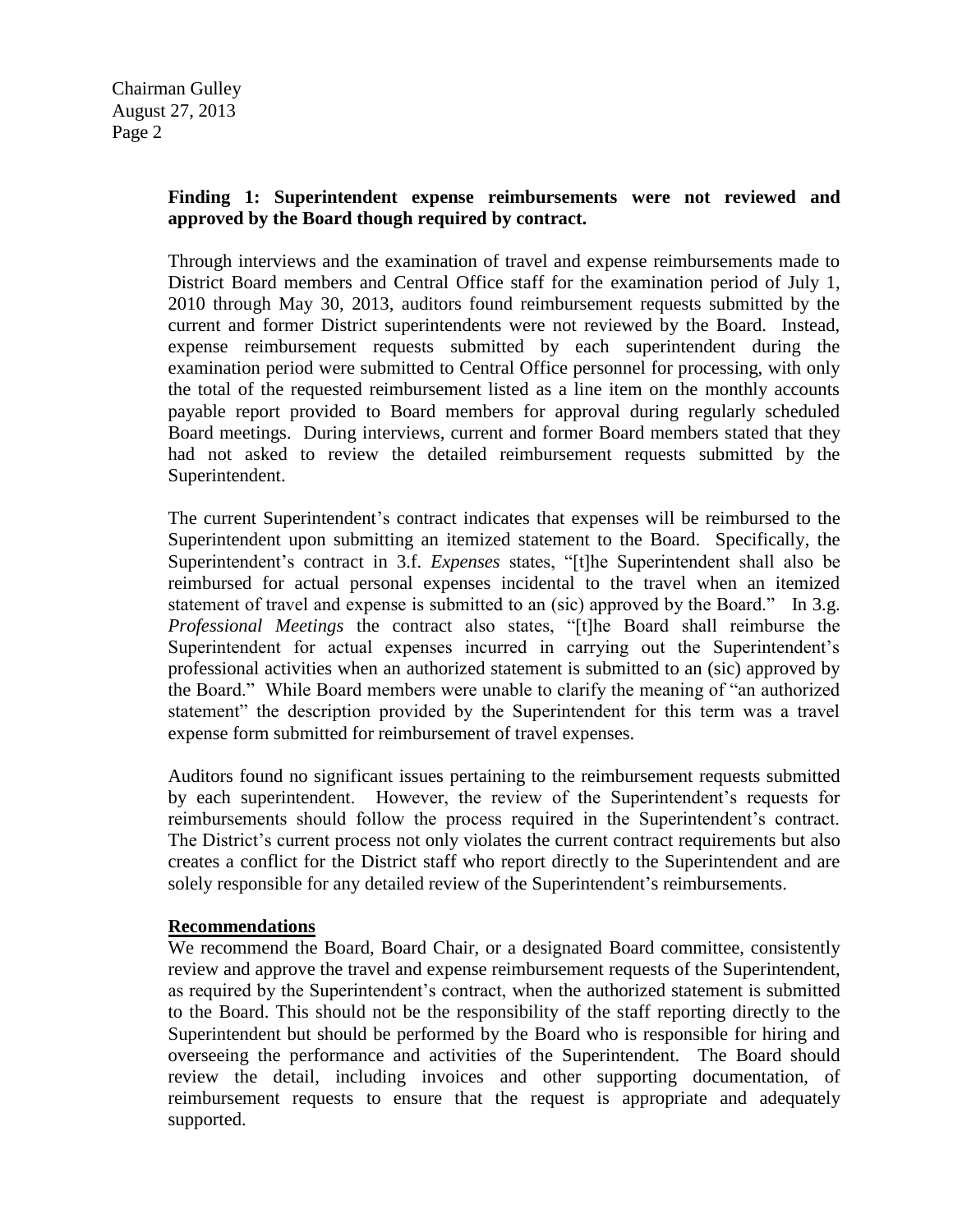# **Finding 2: Detailed Board Attorney billings are not routinely reviewed and approved by the Board.**

While Board members approved the payment of attorney billings as an accounts payable item listed on the consent decree during monthly Board meetings, the billing statements containing details of the work performed by the Board attorneys are submitted to and maintained only by the Superintendent and are not examined by the Board, Board Chair, or Board committee. Concerning District Board attorneys' billings, the Superintendent stated "[o]ur practice is to forward only the cover or summary sheet of the invoices to our accounts payable department to protect confidential and privileged information." By following this process, the Superintendent is the only District representative to routinely examine the details of attorney billings. While the Superintendent is the chief officer of the District, the contracts for attorney services clearly document that the attorneys are engaged by the Board, and, as such, the Board should be aware of the services which the Board attorneys are providing.

In discussing this issue with current and former Board members, most believed that they would be provided with detailed statements if they made a request to the District to review the records; however, until recently Board members had not made such requests. According to one Board member who recently made such a request, the Superintendent did not provide the Board member with the information stating that the details associated with the billing statements were related to personnel matters. Upon auditor's request, the Board Chair and Assistant Board Chair requested and reviewed unredacted Board attorney billing statements and indicated to auditors that all attorney activity recorded within the billings related to District business.

While legal strategy and details relating to personnel matters may not be issues in which the Board should be involved, Kentucky Revised Statute (KRS) 160.290 states that a Board "shall have control and management of all school funds." The oversight process established by the Board must include routine monitoring of the superintendent's use of funds. As such, it is reasonable to expect that Board members should be routinely provided documentation with sufficient detail to assure that the work performed and being paid for by the District is a legitimate expenditure of the District and not work performed to address a matter unrelated to the District.

#### **Recommendations**

We recommend the Board, Board Chair, or a designated Board committee, routinely review detailed attorney billing statements prior to the Board approving payment of the invoice. If the Board Chair or a designated Board committee is tasked with review of the attorney billing statements, then a communication of the outcome of the review should be presented by the reviewer(s) to the full Board, and documented in the meeting minutes, prior to taking action to approve the related payment. This will allow each Board member to be aware of the billings general content prior to payment.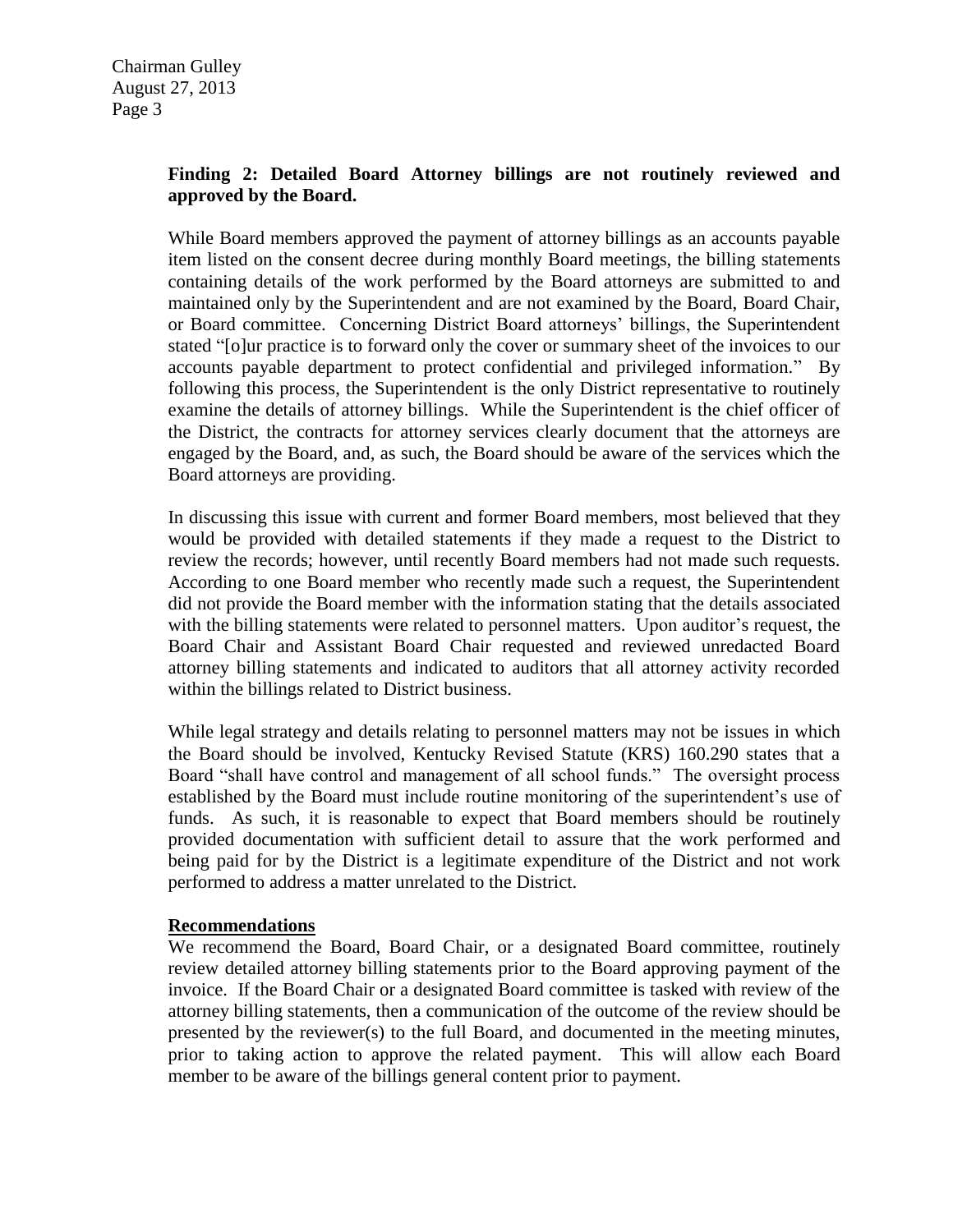### **Finding 3: The Superintendent's work schedule and leave days are not reported, approved, and monitored by the Board.**

Though the Board is responsible for overseeing the work and performance of the Superintendent, the Board does not have a process in place to identify the specific days the Superintendent is to perform work duties. Further, no formal process exists by which the Board is to be informed of leave days taken by the Superintendent.

During the examination, auditors reviewed the employment contracts for both the current and former District Superintendents and found each contract required the Superintendents' services for 240 days per year. Given the average year has approximately 260 regular work-days, approximately 20 days remain in the year as noncontract days for the Superintendents. However, the Board did not specify or request the Superintendents to schedule non-contract days and to submit a schedule to the Board at the beginning of the year. Had a calendar of work-days been specified, the Board would have had a clear understanding of the contract days the Superintendent is scheduled to work.

Certified personnel on contract with the Board for a period exceeding the minimum school term are required, per District policy, to establish an individual calendar documenting the employees' intended work-days, as well as those days the employees would like to be considered as "NC/Non-paid" days. Calendars are to be approved by the principal, if applicable, and submitted to the Superintendent. Regarding the process followed by the Superintendent for his own work calendar, he stated,

> I, like others, develop an anticipated plan for the completion of a work calendar. Since, as district superintendent, I supervise and monitor administrator work days, including my own, I feel quite capable of monitoring the days worked, especially due to the fact that I have access to every administrator's electronic work calendar. Furthermore, I maintain a detailed calendar of my own work days, including non-contract days, personal days, sick days, etc. My secretary assists me in the monitoring and completion of this document as well as verifies it with the appointments on my calendar.

While the Superintendent states that he maintains a detailed work calendar, there is no process for the detailed calendar to be presented to the Board for approval.

In addition, auditors found the Board has not established a formal process by which leave taken by the District's Superintendent is reported to the Board. District records indicate that the two Superintendents, during the examination period, took leave and completed forms to report leave taken to payroll staff to adjust leave balances accordingly; however, this leave was not formally and consistently reported to the Board.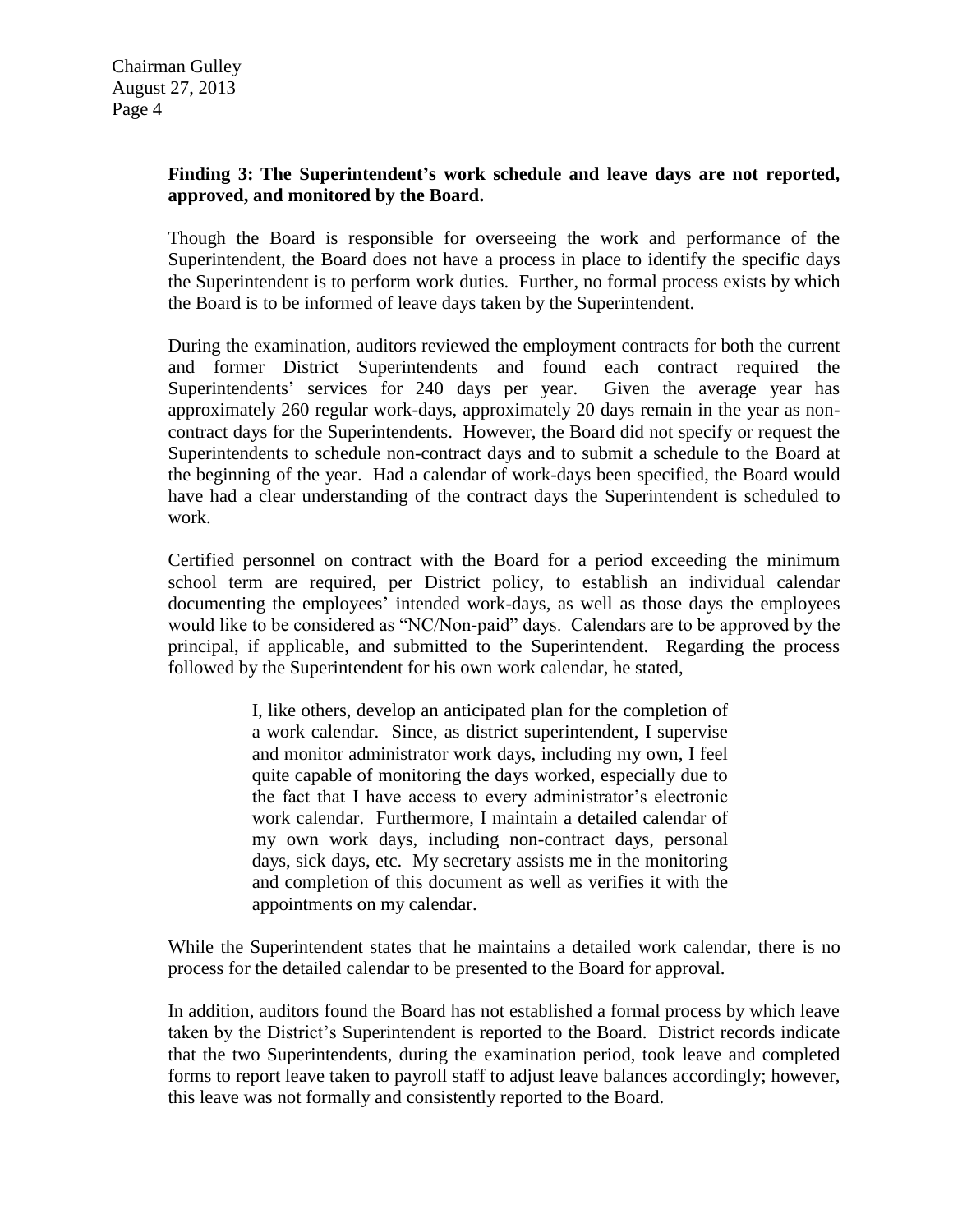According to the current Superintendent, Board members are aware of his work and personal schedule as he often notifies them regarding his personal time. While many current and former Board members agreed that they were notified by both Superintendents during the examination period of their work schedules, Board members noted that the process was not formal and often was done verbally. While documentation provided by the current Superintendent's Executive Assistant, in the form of memos to Board members, identifies certain meetings that the Superintendent and others plan to attend, the process followed by the Superintendent is not consistent with the reporting of professional leave by all other District personnel.

As part of the standard Board agenda, Board members are presented with a list of District personnel taking professional leave. The report includes each District employee's name, dates of leave to be taken, location of leave, the leave activity, approximate costs, and source of funds to cover the activity. When reviewing a sample of these reports, auditors found trips attended by the Superintendent and others were listed, but the Superintendent was not included in the list of attendees. Given that the Board is routinely notified of all other District professional leave in this manner, it would seem reasonable that the Superintendent's professional leave and details pertaining to his leave, including anticipated associated costs to the Board, would be included in this standard report.

While a district board of education does not monitor district personnel, it does employ a superintendent through contract and conducts a superintendent's annual evaluation. Therefore, it appears reasonable that the board has the ultimate responsibility for monitoring the superintendent's work and leave as it relates to job performance and compliance with contract terms.

By requiring the District Superintendent to submit to the Board or designated committee of the Board a formal calendar, this would allow the Board, the Superintendent, and Central Office staff to clearly identify those days the Superintendent is to work or take leave. Any modification to the schedule would need to be formally presented to the Board to either approve or deny.

Finally, by establishing a formal written process for notifying the Board, Board Chairman, or designated Board committee of leave taken by the Superintendent, the Board would relieve District staff from being placed in the difficult position of monitoring the activity of the Superintendent, who is their direct supervisor.

#### **Recommendations**

We recommend the Board establish an annual work calendar for the Superintendent that specifies, prior to the beginning of the year, the non-work days associated with the Superintendent's contract. Any modifications to this schedule should be formally presented to the Board for its approval, and the Board's actions should be documented in Board meetings' minutes.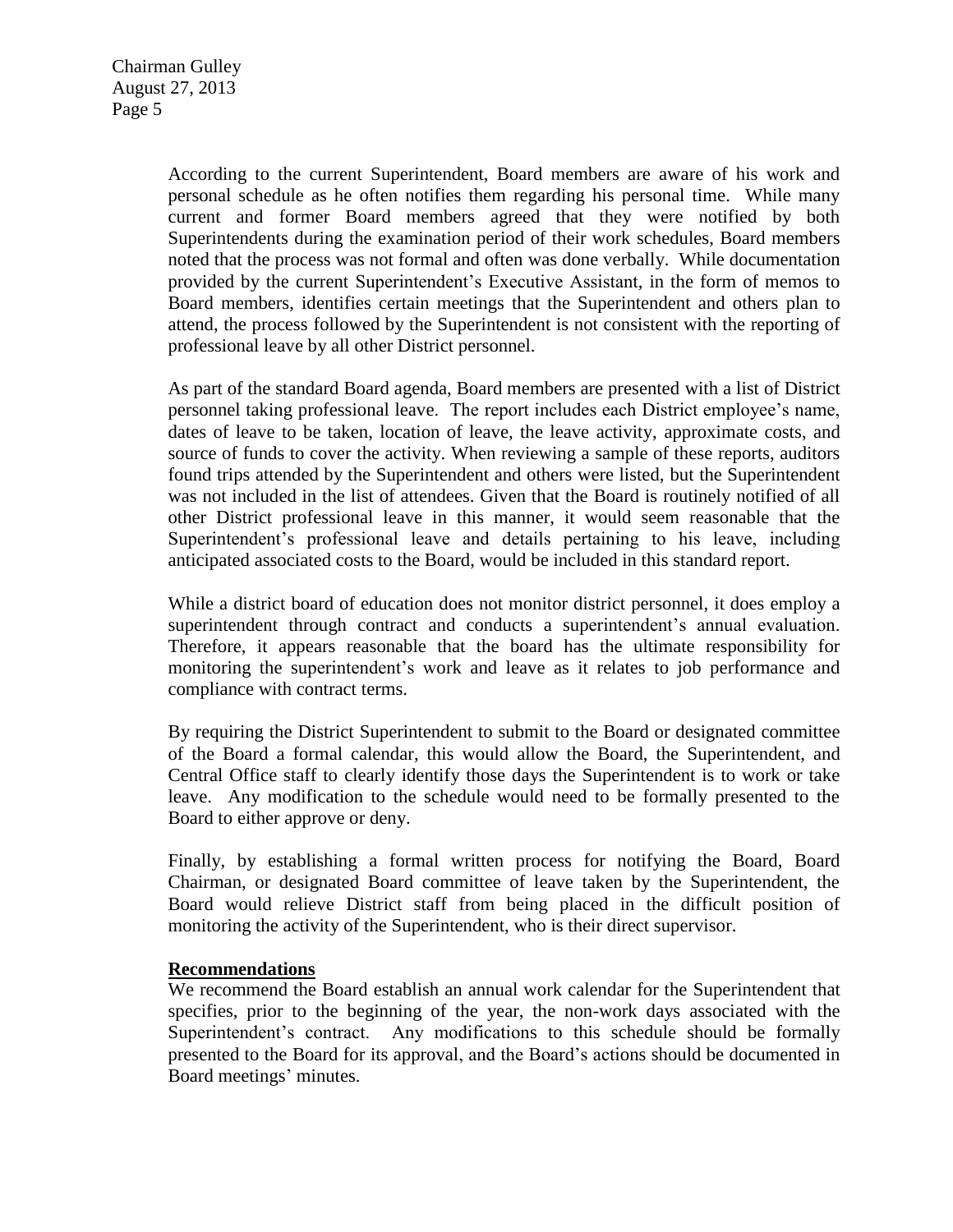We recommend that the Board require the Superintendent to notify the full Board, Board Chair, or a designated Board committee when the Superintendent takes leave for a scheduled contract work-day. These requirements should be included in the Superintendent's employment contract and set in formal written policy adopted by the Board.

We further recommend the District include the Superintendent's professional leave in the standard monthly reporting to the Board, including the dates of the leave, the location of the leave, and the associated costs anticipated and funding source for the leave as is done with all other District personnel.

#### **Finding 4: The District has incurred unnecessary travel expenses.**

During the examination, auditors received several concerns pertaining to travel related expenses. While auditors found no issue with most travel expenditures examined during the examination period, auditors identified a few instances where additional travel expenses incurred by Central Office personnel and Board members appeared to be unnecessary and based on personal preference.

On Thursday, November 1, 2012, two Central Office personnel drove overnight to Washington, D.C. to submit a grant application due by Friday, November 2, 2012. The need for the trip resulted from the District receiving notification of a grant application deadline extension which ultimately did not apply to the District. According to District personnel, upon initial notification that the deadline for applications was being extended, the District decided to revise its application; however, the District shortly thereafter was informed that the extension did not apply to the District, but rather affected other geographic regions of the country. By the time the details of the extension were clearly communicated, the District had already begun to revise the application. The final application package was not complete until late in the afternoon on November 1, 2012. The Executive Assistant to the Superintendent stated that it was too late in the afternoon to ensure overnight delivery with a vendor; therefore, she and another Central Office staff person volunteered to deliver the package on behalf of the District.

According to the Executive Assistant, the two Central Office staff members drove over night in a District vehicle arriving at the hotel in Washington, D.C. around 3:00 a.m. Because of the early arrival time, the hotel charged the employees for a night's stay and parking for November 1, 2012. The two central office staff members rested and then delivered the application later that morning on November 2, 2012. After delivering the application both employees reportedly worked on District business the remainder of the afternoon and stayed overnight, incurring a second night stay. While travel expense requests for meals submitted by both employees indicate that the employees returned from Washington, D.C. on Saturday, November 3, 2012, the hotel portfolio shows a third night's stay on November 3, 2012 with check-out occurring the next day on Sunday, November 4, 2012. The hotel expense was paid using a District credit card.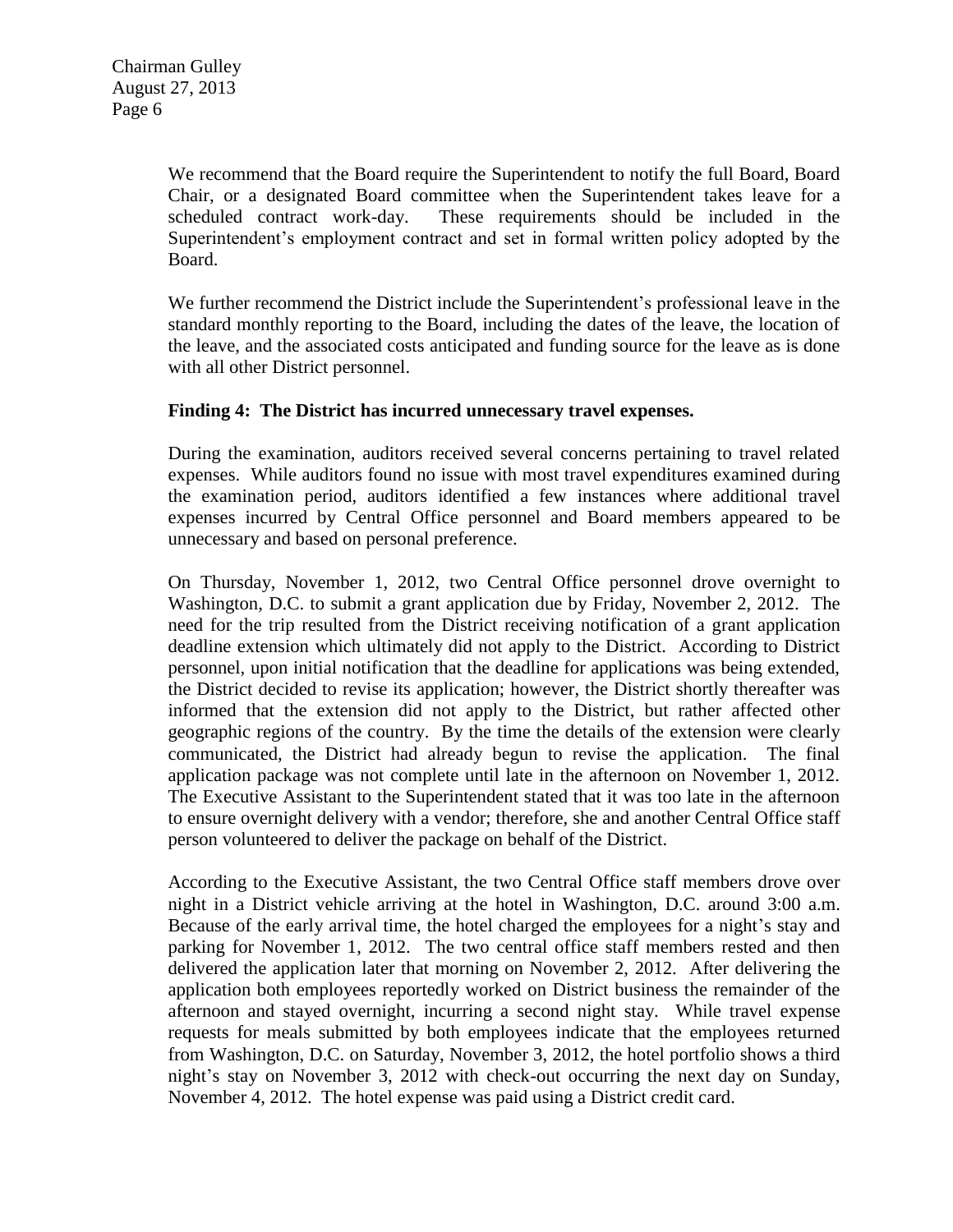The Executive Assistant to the Superintendent noted that check-out time at the hotel was 11:00 a.m. and that both employees were still exhausted from working a long day on Thursday, November 1, 2012. After discussing the matter with one another the employees determined that they did not feel physically prepared for the long drive home so they opted to sleep longer, which required an additional night's charge, totaling \$193.83. The Executive Assistant noted that they could have driven home once they arose but they had already incurred that additional expense and decided to drive back on November 4, 2012.

While it is appropriate that the two Central Office staff members did not charge an additional per diem amount for meals on November 4, 2012, it appears staff members were given a reasonable amount of time to rest in Washington, D.C. before the 11:00 a.m. check out time on November 3, 2012. It also appears reasonable that any additional rest deemed necessary by staff to prepare for the return trip to the District could have been obtained on Friday, November 2, 2012. The expense to the District may have been incurred based on personal preference rather than a necessary expense of the District.

In April 2013, two Board members, along with the Superintendent and two Central Office staff members attended the 73rd Annual National School Board Association (NSBA) Conference, in San Diego, California. According to NSBA conference material, 19 hotels in close proximity to the convention center were designated as Annual Conference hotels. Room rates for the conference hotels varied per hotel and were dependent upon single and double occupancy. Room rates for single occupancy ranged from \$169 a night to \$239 a night, while double occupancy rates ranged from \$169 a night to \$259 a night.

During the conference trip to San Diego, District financial records document that District representatives stayed at a historic luxury resort, approximately 4.5 miles away from the convention center, not at a hotel designated for the conference. According to the Superintendent's Executive Assistant who made the travel arrangements on behalf of the District representatives, some of the conference hotels were booked by the time travel arrangements were made and the resort hotel was selected after Central Office staff members researched hotels in the area and found a deal at the resort, stay five nights and receive two of the five nights free. The resort hotel portfolio documents that District representatives received five nights and were only charged a nightly room rate of \$415 per night for three nights; however, the resort charged a \$25 resort fee in addition to a nightly rate of \$415. The resort fee along with tax on the fee, were charged by the resort for each of the five nights per room. While the room rate, excluding resort fees and taxes, averaged \$249 a night for five nights, which fell within the range of the conference hotels for double room occupancy and was only approximately \$10 more than the rate for a single occupancy, the resort fees raised the average nightly rate, excluding taxes to \$274.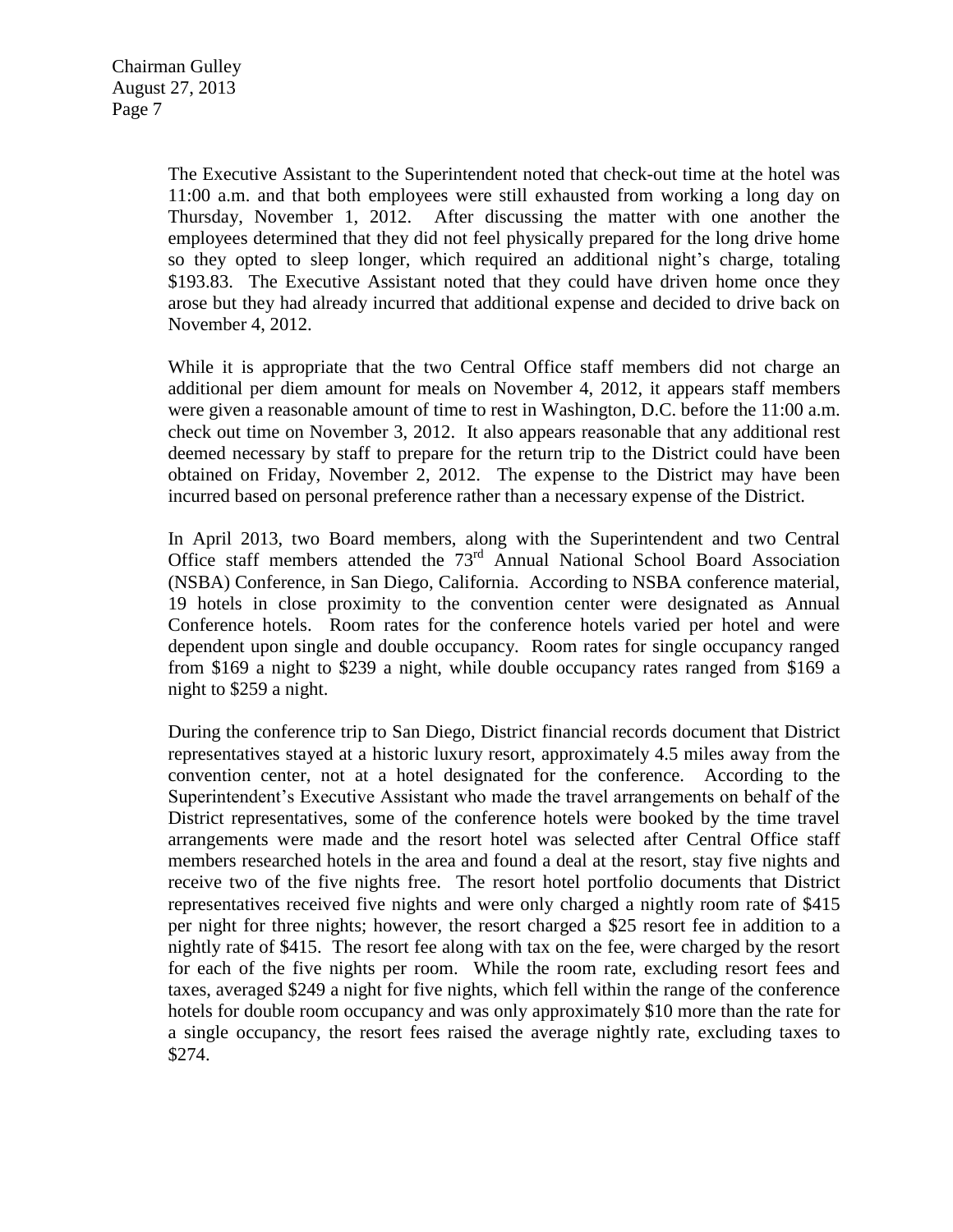According to the Superintendent, the District's rule is that they "can stay at any hotel as long as it is equal to or lower than a conference rate, unless hotels are unavailable, in which we still negotiate." The Superintendent stated that his Executive Assistant believed the total package was comparable to the conference rate at the time the arrangements were made and that the hotel did not accept the District's tax exempt documentation, though the hotel had promised not to charge tax and added a resort fee. The Superintendent stated that the District "spent considerable time and effort attempting to resolve the issue but were unsuccessful" and he believes "this was still the best deal available considering the available rooms in San Diego."

Had the District been able to avoid the room taxes and resort fees charged by the hotel selected, the District still incurred additional costs for taxi service as a result of staying approximately 4.5 miles from the conference center. According to conference material, the NSBA offered complimentary all-day shuttle service between conference hotels and the convention center, with the exception of nine conference hotels which were deemed to be within easy walking distance from the convention center.

Though the average daily amount of \$274 actually paid, excluding taxes, for the nonconference hotel was approximately \$25 more daily than the highest amount charged for double occupancy at conference hotels and \$35 for single occupancy, a review of travel reimbursement documents identified that the District incurred over \$700 in taxi service for the week. The majority of these charges were clearly documented for the purpose of travel between the resort, the convention center, and the immediate area surrounding the convention center. Auditors found documentation of taxi service expenses incurred by the Superintendent during the San Diego trip did not always document the beginning and ending travel destinations; therefore, auditors were unable to determine from documentation the exact purpose of \$115 in taxi service for the Superintendent incurred from April 12, 2013 through April 15, 2013; however, the fares charged were consistent with those incurred for travel between the hotel and the conference center.

#### **Recommendations**

We recommend Board members and District personnel more closely scrutinize the use of District funds relating to travel expenses. Travel costs should specifically relate to District business and additional costs incurred based on personal preference should be considered a personal expense of the individual and not an expense of the District. Further, we recommend the Board receive a written report of the total cost of out-of-state trips taken by the Superintendent and Board members.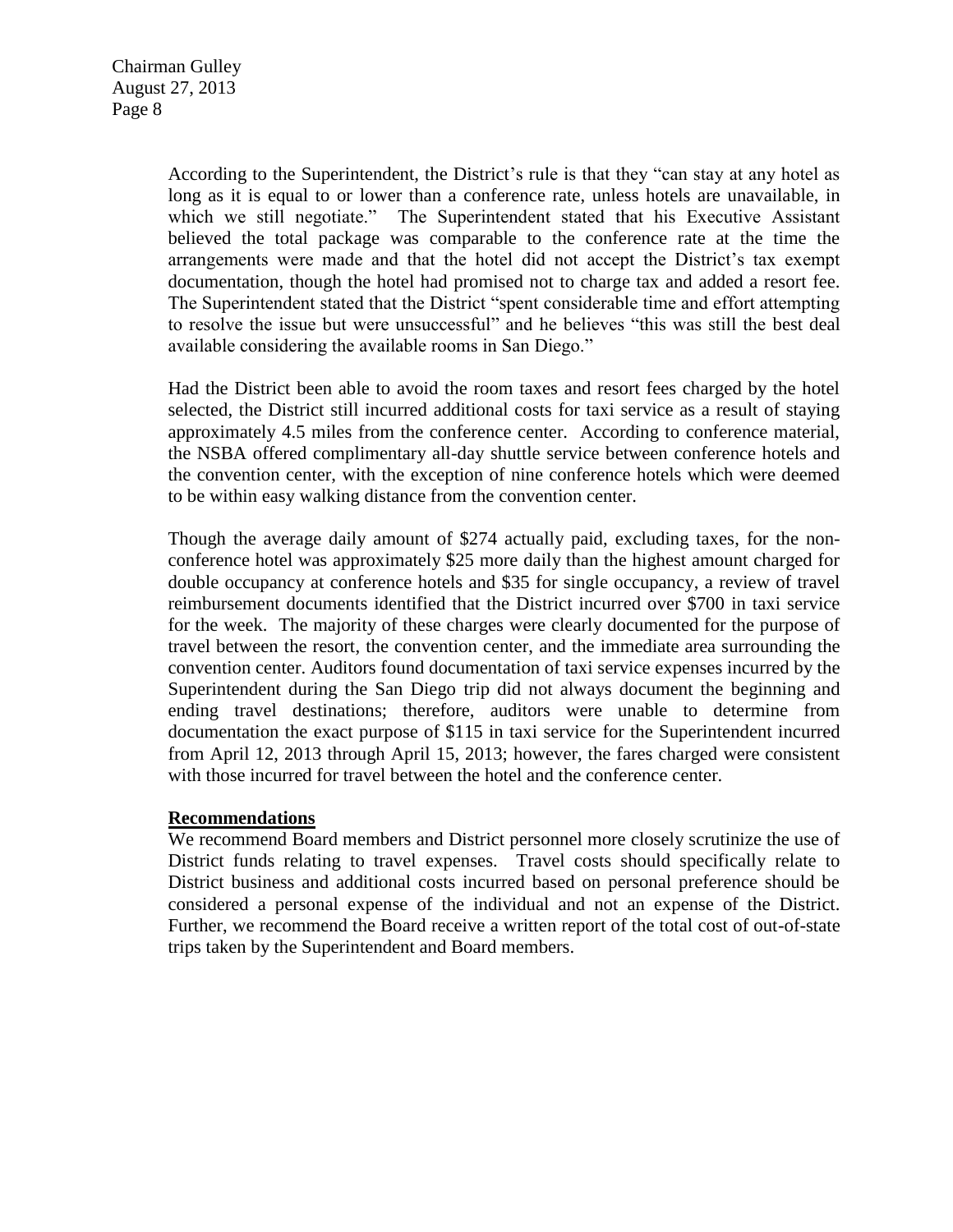#### **Finding 5: District funds expended for condolence to District personnel.**

Through examination of credit card and expense reimbursements made during the period of July 1, 2010 through May 30, 2013, auditors found District funds expended for condolence gifts to District personnel. District records document that the District incurred over \$800 for condolence flowers and candy. This type of expense is considered more personal in nature should not be an expense incurred with the use of District funds. We recommend personal funds be collected to pay for this type of expense.

#### **Recommendations**

We recommend the Board establish a formal written policy specifically stating that District funds should not be used for condolence gifts as these are personal expenses that should be paid by District employees.

We trust that the findings and recommendations presented in this letter will be of assistance to the Board in strengthening its controls and oversight of District financial activity.

If you have any questions regarding this letter, please contact me at (502) 564-5841. Thank you, in advance for your attention to these matters.

Sincerel 'Adam H. Edele'n

Public Accounts

cc: Joshua Powell, Montgomery County School District Superintendent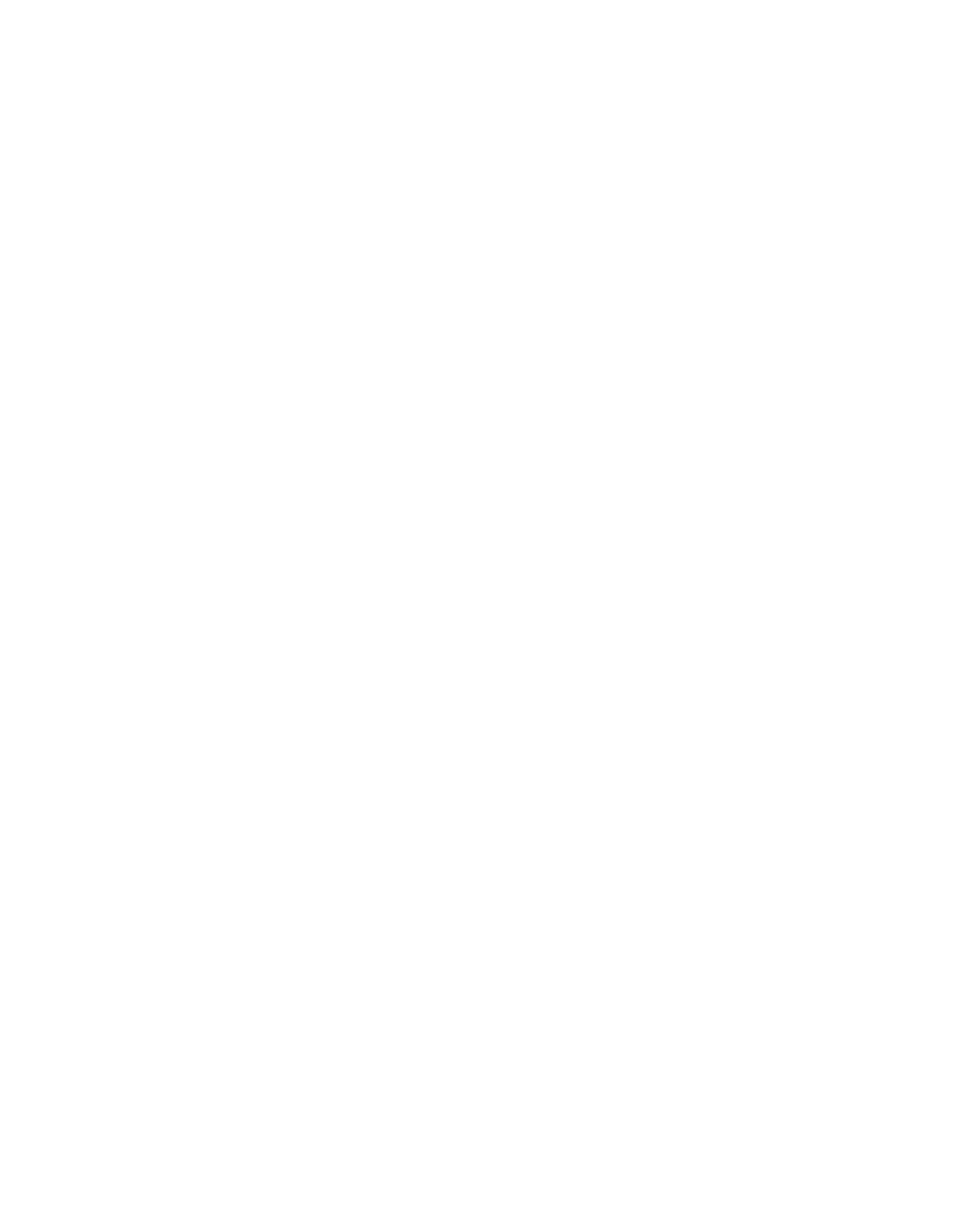# **MONTGOMERY COUNTY SCHOOL DISTRICT BOARD RESPONSE**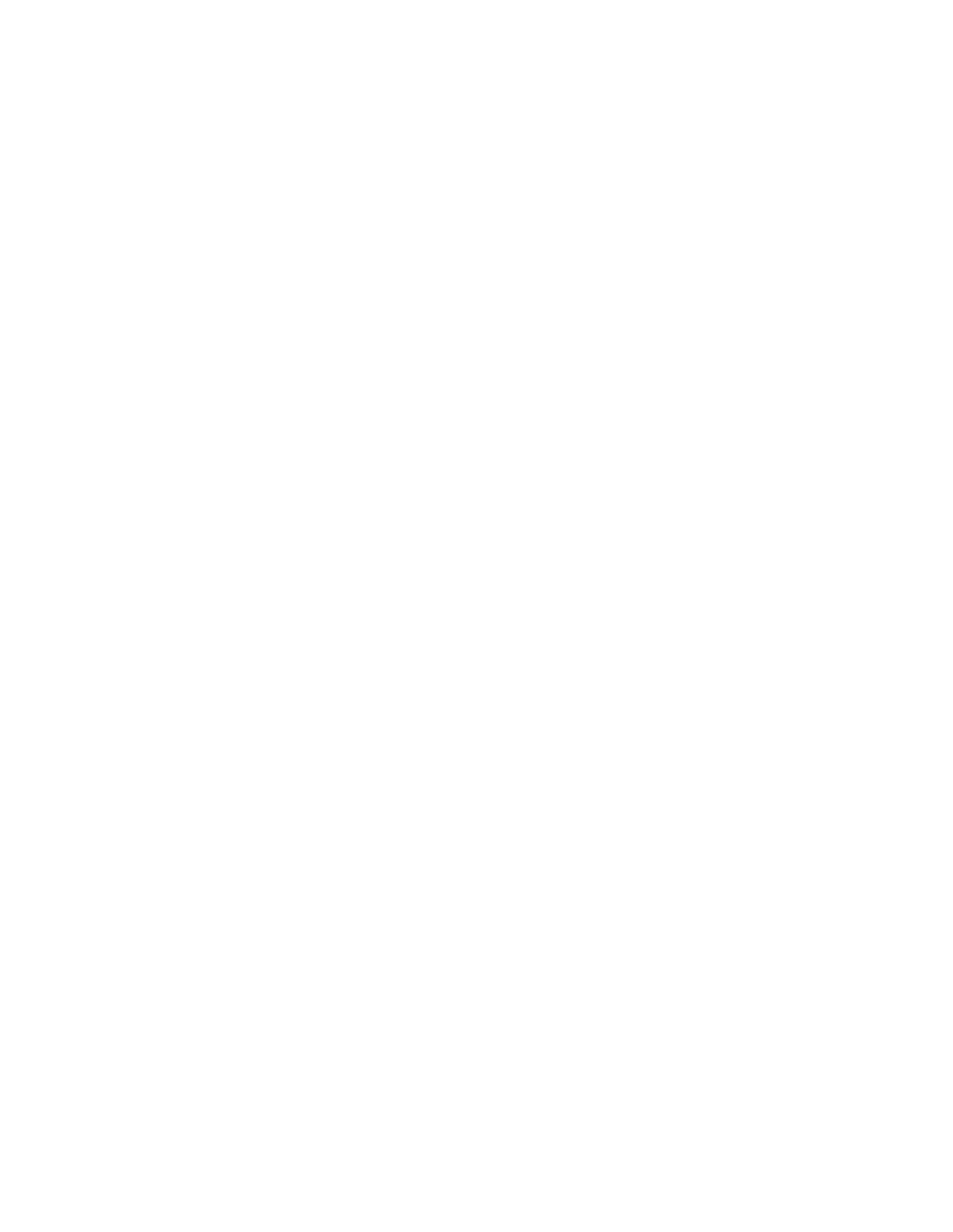**Chairman Gulley** August 27, 2013 Page 10



Joshua Powell, Ph.D., Superintend Kenney Gulley, Chairperson Kelly Murphy, Vice Chairperson

Alice Anderson, Board Member Sharon Smith-Breiner, Board Member Donna Wilson, Board Member

To: Adam H. Edelen Auditor of Public Accounts 209 St. Clair Street Frankfort KY 40601

From: Kenney Gulley, Board Chair Montgomery County School District

Date: August 20, 2013

I must admit when I was notified in April that your office would be looking into numerous concerns regarding certain financial transactions and activity of the Montgomery County School District' there was some anxiety that accompanied this entire process. However, I was confident that all decisions regarding finances and policies made by this Board of Education and the Superintendent that has been in place since July 2011 have always placed the achievement of our students as the top priority and no wrong doing has taken place.

To add some context to this investigation I think it is important to know this Board of Education came to a consensus in the spring of 2011 while going through a search for our next Superintendent that we would truly make student achievement our number one priority and we would allow that priority to drive all of our decisions. During that time we have faced significant reductions in funding as have all school districts in Kentucky but we have not allowed that excuse to deter us. We have opened a new Intermediate school, opened a new alternative school, increased the tax collection rate to our sheriff, installed Smart Boards in every elementary classroom, given raises to every employee, hired 38 additional classified and certified employees, and still increased our carryover balance (funds on hand at year end). The decisions to reduce contractor work and consultants in favor of hiring our own employees are not too difficult to make when we can show we save money and/or improve our services. The decisions to eliminate some programs in favor of reducing class size really didn't seem to be too tough either when we really let student achievement and data begin to drive our thought process. However, it became pretty clear that not everyone is as enamored with our thought process as wild accusations have been made in attempts to disparage our employees and students. This district has seen remarkable improvements in student achievement and fiscal responsibility in a very short timeframe. Your audit comes at a time to either validate or discredit these wild accusations.